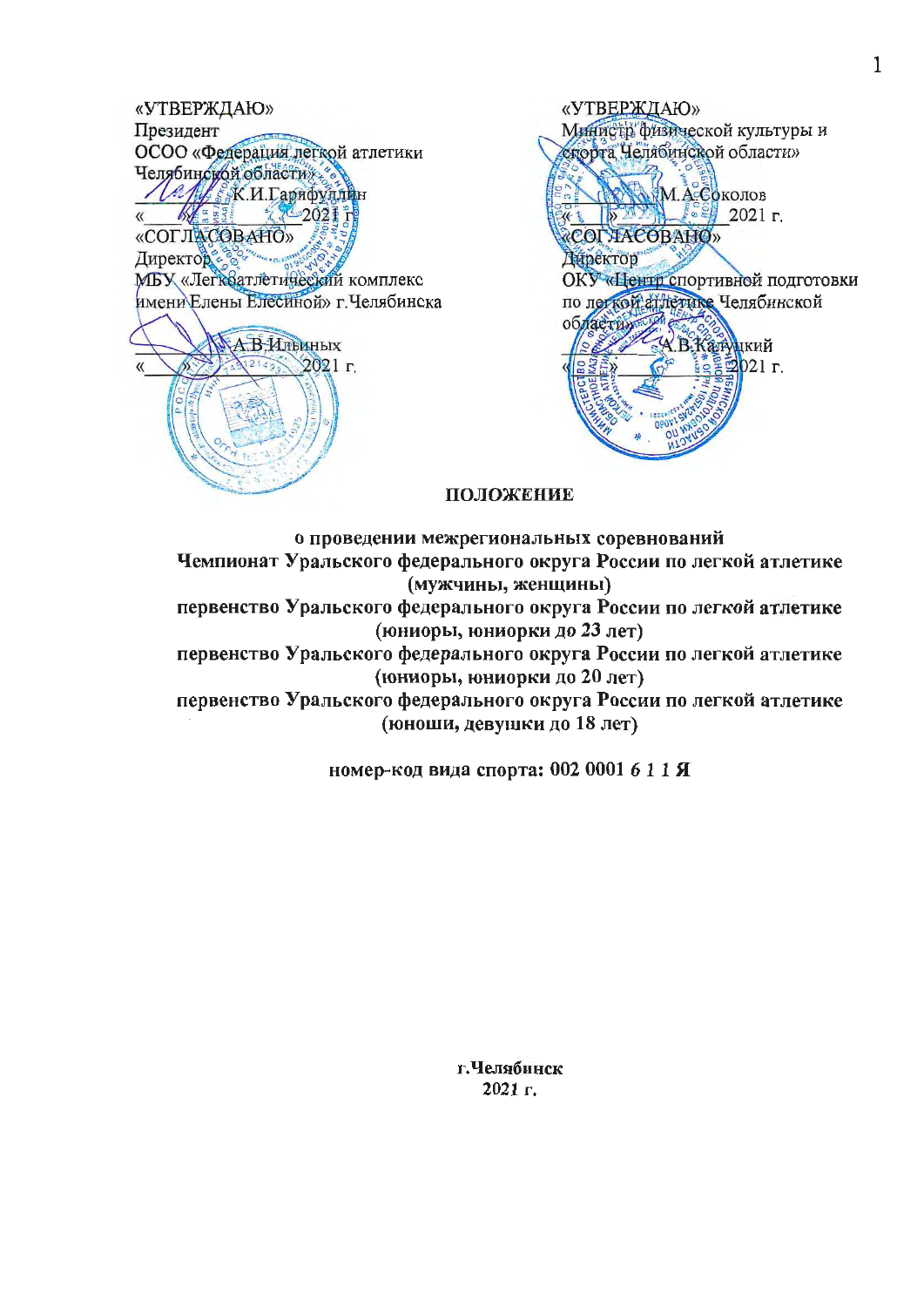#### I. Общие положения

Межрегиональные соревнования проводится в соответствии правилами вида спорта «легкая  $1,1.$ атлетика», утвержденными приказом Министерства спорта Российской Федерации от 16 октября 2019 г. № 839, (Далее Правилами) с Единым календарным планом межрегиональных, всероссийских и международных физкультурных мероприятий и спортивных мероприятий на  $2021$  год ( $\mathcal{N}_2$ D.

Спортивное соревнование проводится с целью развития легкой атлетики в Уральском  $1.2.$ федеральном округе. Задачами проведения спортивного соревнования являются:

а) выявление сильнейших спортсменов для формирования списка кандидатов в спортивные сборные команды;

б) отбор спортсменов в спортивные сборные команды для подготовки к всероссийским соревнованиям и участия в них;

в) популяризация и развитие легкой атлетики

- г) повышение спортивного мастерства спортсменов
- д) подготовка спортивного резерва

1.3. Запрещается оказывать противоправное влияние на результаты спортивных соревнований, включённых в настоящее положение об официальных спортивных соревнованиях Челябинской области по легкой атлетике.

Запрещается участвовать в азартных играх и букмекерских конторах и тотализаторах путём заключения пари на официальные спортивные соревнования в соответствии с требованиями, установленными пунктом 3 части 4 статьи 26.2 Федерального закона от 4 декабря 2007 года № 329-ФЗ «О физической культуре и спорте в Российской Федерации».

1.4. Настоящее Положение является основанием для командирования спортсменов, тренеров и специалистов на спортивные соревнования органами исполнительной власти субъектов Российской Федерации в области физической культуры и спорта.

#### Права и обязанности организаторов спортивиого соревнования II.

 $2.1.$ Организаторы спортивного соревнования:

- Общероссийская общественная организация "Всероссийская федерация легкой атлетики" (далее - ВФЛА)

- Областная спортивная общественная организация «Федерация легкой атлетики Челябинской области» (далсе - ФЛА ЧО)

- ОКУ «Центр спортивной подготовки по легкой атлетике Челябинской области» (далее ЦСПЛА);

2.2. Организаторы определяют условия проведения соревнования, имеют право приостанавливать и прекращать соревнование, изменять время его проведения и утверждать его итоги.

2.3. Организаторам соревнования принадлежат права на его освещение посредством трансляции изображения и (или) звука мероприятий любыми способами и (или) с помощью любых технологий, а также посредством осуществления записи указанной трансляции и (или) фотосъемки соревнования.

2.4. ФЛА ЧО совместно с собственником (пользователем) объекта спорта обеспечивает меры общественного порядка и общественной безопасности в соответствии правидали обеспечения безопасности при проведении официальных спортивных соревнований.

### Обеспечение безопасности участников и зрителей, III. медицинское обеспечение, антидопинговое обеспечение

Обеспечение безопасности участников и зрителей осуществляется согласно требованиям  $3.1.$ Правил обеспечения безопасности при проведении официальных спортивных соревнований, утвержденных постановлением Правительства Российской Федерации от 18 апреля 2014 г. N 353.

ФЛА ЧО совместно с собственником (пользователем) объекта спорта утверждает с  $3.2.$ территориальным органом внутренних дел план мероприятий по обеспечению общественной безопасности и общественного порядка в срок не позднее 10 дней до начала соревнований.

Участие в спортивном соревновании осуществляется только при наличии полиса (договора)  $3.3.$ страхования жизни и здоровья от несчастных случаев, который представляется в комиссию по допуску на каждого участника спортивного соревнования. Страхование участников соревнований может производиться как за счет бюджетных, так и внебюджетных средств в соответствии с законодательством Российской Федерации и субъектов Российской Федерации. Оказание скорой медицинской помощи осуществляется в соответствии с приказом Министерства здравоохранения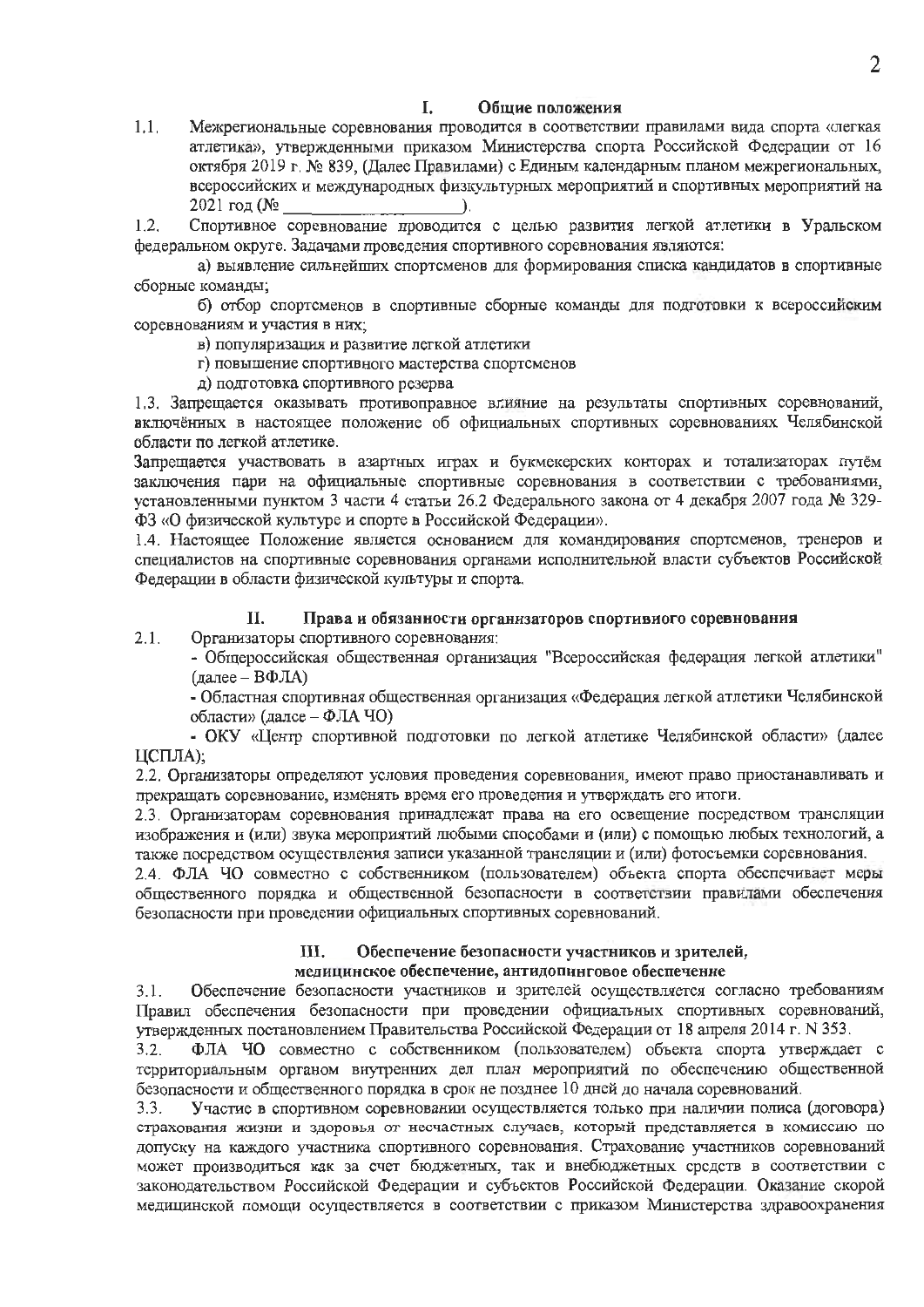Российской Федерации от 01.03.2016 N 134н «О порядке организации оказания медицинской помощи лицам, занимающимся физической культурой и спортом...».

Обеспечение медицинской помощью участников соревнований возлагается на ФЛА ЧО.  $3.4.$ 

Основанием для допуска спортсмена к спортивному соревнованию по медицинским  $3.5.$ заключениям является заявка на участие в спортивных соревнованиях с отметкой «Допущен» напротив каждой фамилии спортсмена, заверенная подписью врача по спортивной медицине и его личной печатью. Заявка на участие в спортивных соревнованиях подписывается врачом по спортивной медицине с расшифровкой фамилии, имени, отчества (при наличии) и заверяется печатью медицинской организации, имеющей лицензию на осуществление медицинской деятельности, предусматривающей работы (услуги) по лечебной физкультуре и спортивной медицине.

3.6. При перевозке участников соревнований автобусами руководствоваться «Правилами детей автобусами», утвержденными Постановлением организованной перевозки группы Правительства Российской Федерации от 17.12.2013 г. №1177, а также «Правилами обеспечения безопасности перевозок пассажиров и грузов...», утвержденными Приказом Минтранса России от 15.01.2014 г. №7. Приказ Министерства транспорта РФ от 1 марта 2018 г. № 76 «О внесении изменения в Правила обеспечения безопасности перевозок пассажиров и грузов автомобильным транспортом и городским наземным электрическим транспортом».

Антидопинговое обеспечение спортивных мероприятий в Российской Федерации  $3.7.$ осуществляется в соответствии с Общероссийскими антидопинговыми правилами (далее - Правила), ∨твержденными приказом Минспорта России от 09 августа 2016 г. № 947.

В соответствии с пунктом 10.11.1 Правил, ни один спортсмен или иное лицо, в отношении которого была применена дисквалификация, не имеет права во время срока дисквалификации участвовать ни в каком качестве в спортивных соревнованиях.

Спортсмен, в отношении которого была применена дисквалификация, не заявивший о такой дисквалификации в комиссию по допуску несет самостоятельную и полную ответственность за такое деяние.

«В целях выполнения комплекса мер по реализации Национального плана борьбы с допингом  $3.8.$ в российском спорте, принято Независимой общественной антидопинговой комиссией 01 февраля 2017 года, утвержденного распоряжением Правительства Российской Федерации от 10 июля 2017 года №1456-р, спортсмены и тренеры, принимающие участие в официальных спортивных соревнованиях по легкой атлетике, должны ежегодно проходить обучение и получать сертификат на знание антидопинговых правил: РУСАДА или Всемирного антидопингового агентства (ADeL), либо Европейской легкоатлетической ассоциации (I Run Clean).

С 1 февраля 2021 г. принимаются следующие сертификаты РУСАДА или Всемирного антидопингового агентства (ADeL), либо Европейской легкоатлетической ассоциации (I Run Clean) действительные на 2021 год, загруженный в личный кабинет тренера или спортсмена в единой информационной системы ВФЛА.».

«В целях обеспечения безопасных условий проведения спортивных соревнований, каждый 3.9. участник соревнования любого статуса, прошедший вакцинацию или перенесший коронавирусную инфекцию (COVID-19) обязан предоставить документ (медицинская справка, выписка из истории болезни) о сделанной прививке или перенесенном заболевании в комиссию по допуску участников.

В случае возникновения необходимости, обусловленной эпидемиологической ситуацией по  $3.10.$ месту проведения спортивных соревнований, на основании предписаний (предложений) территориальных органов, уполномоченных осуществлять федеральный государственный санитарноэпидемиологический надзор, участники спортивных соревнований обязаны предоставить в комиссию по допуску результаты тестирования на новую коронавирусную инфекцию COVID-19 методом полимеразной цепной реакции (ПЦР), полученные не ранее 3 календарных дней до начала соревнований.

При наличии у участника документа о сделанной прививке или перенесённом заболевании  $3.11.$ COVID-19, предоставление в комиссию по допуску теста ПЦР, осуществляется на усмотрение территориальных органов, уполномоченных осуществлять федеральный государственный санитарноэпидемиологический надзор. С момента окончания заболевания до начала соревнований должен быть срок не более 6 месяцев.».

#### IV. Общие сведения о спортивном соревиовании

4.1. Место проведения: город Челябинск, МБУ ЛК им. Е. Елесиной, пр. Ленина, 84;

4.2. Перечень дисциплин, включенных в программу спортивного мероприятия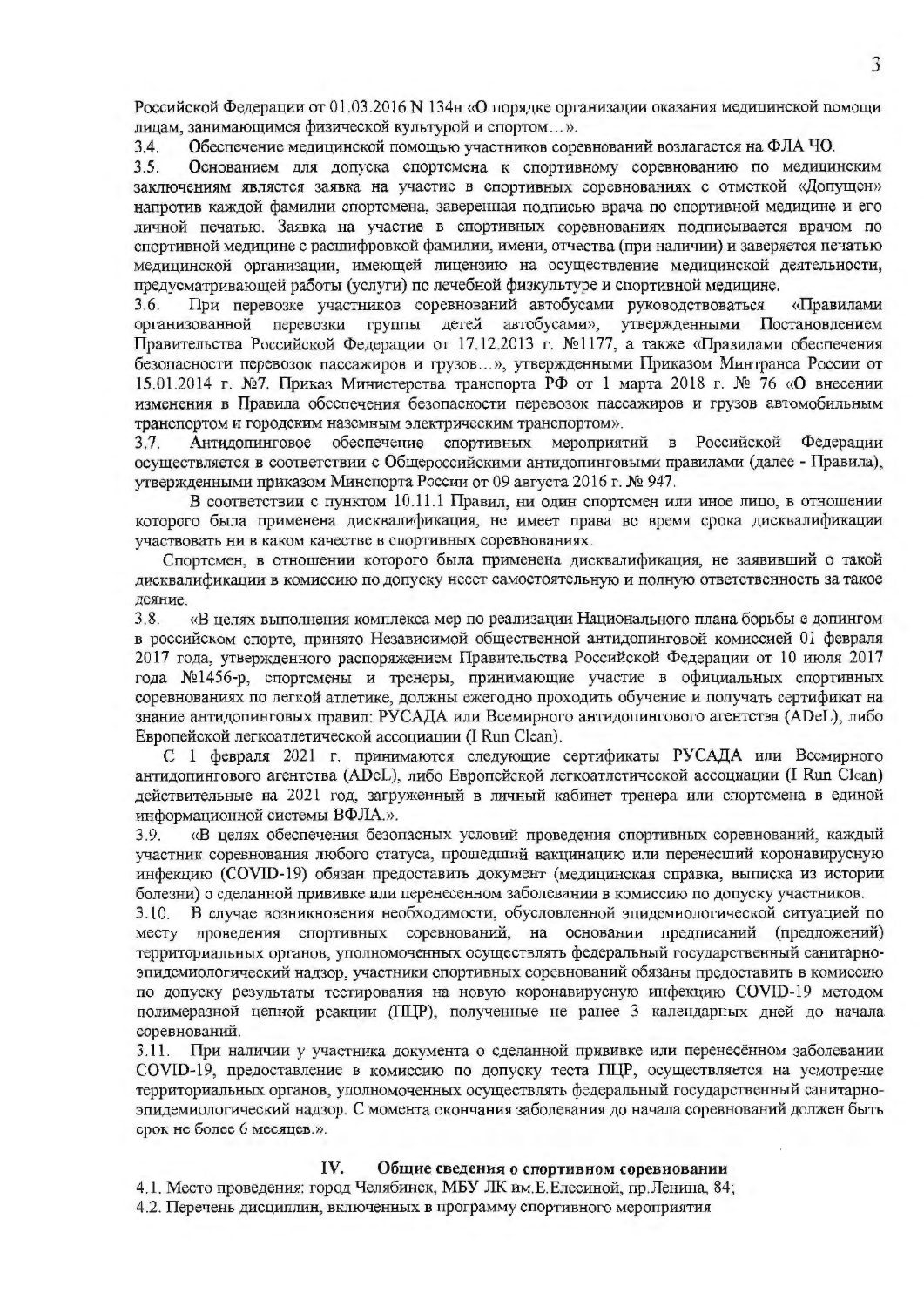| Наименование спортивной<br>дисциплины | Номер-код<br>спортивной<br>дисциплины | M                   | Ж                    |  |  |  |
|---------------------------------------|---------------------------------------|---------------------|----------------------|--|--|--|
| бег 100 м                             | 0020031611Я                           | M, M-23, M-20, M-18 | Ж, Ж-23, Ж-20, Ж-18  |  |  |  |
| бег 200 м                             | 0020041611Я                           | M, M-23, M-20, M-18 | Ж, Ж-23, Ж-20, Ж-18  |  |  |  |
| бег 400 м                             | 0020061611A                           | M, M-23, M-20, M-18 | Ж, Ж-23, Ж-20, Ж-18  |  |  |  |
| бег 800 м                             | 0020081611月                           | M, M-23, M-20, M-18 | Ж., Ж-23, Ж-20, Ж-18 |  |  |  |
| бег 1500 м                            | 0020101611Я                           | M, M-23, M-20, M-18 | Ж, Ж-23, Ж-20, Ж-18  |  |  |  |
| бег 3 000 м                           | 0020121811Я                           | M-20, M-18          | Ж-20, Ж-18           |  |  |  |
| бег 5 000 м                           | 0020131611月                           | M, M-23             | Ж., Ж-23             |  |  |  |
| эстафета 4 х 100 м                    | 0020201611Я                           | M, M-23, M-18       | Ж., Ж-23, Ж-18       |  |  |  |
| эстафета 4 х 400 м                    | 0020221611Я                           | M, M-23, M-18       | Ж, Ж-23, Ж-18        |  |  |  |
| эстафета 100 м + 200 м + 300          |                                       |                     |                      |  |  |  |
| $M + 400 M$                           | 0020861811H                           | $M-20$              | $K-20$               |  |  |  |
| бег с барьерами 100 м                 | 00202416115                           |                     | Ж, Ж-23, Ж-20, Ж-18  |  |  |  |
| бег с барьерами 110 м                 | 0020251611A                           | M, M-23, M-20, M-18 |                      |  |  |  |
| бег с барьерами 400 м                 | 0020271611Я                           | M, M-23, M-20, M-18 | Ж., Ж-23, Ж-20, Ж-18 |  |  |  |
| бег с препятствиями 2 000 м           | 0020281811月                           | M-20, M-18          | Ж-20, Ж-18           |  |  |  |
| бег с препятствиями 3 000 м           | 0020301611Я                           | M, M-23             | Ж, Ж-23              |  |  |  |
| ходьба 5 000 м                        | 0020411811Э                           |                     | Ж-20, Ж-18           |  |  |  |
| ходьба 10 000 м                       | 0020421811月                           | M, M-23, M-20, M-18 | Ж. Ж-23              |  |  |  |
| прыжок в высоту                       | 0020461611Я                           | M, M-23, M-20, M-18 | Ж, Ж-23, Ж-20, Ж-18  |  |  |  |
| прыжок с шестом                       | 0020471611Я                           | M, M-23, M-20, M-18 | Ж, Ж-23, Ж-20, Ж-18  |  |  |  |
| прыжок в длину                        | 0020481611月                           | M, M-23, M-20, M-18 | Ж, Ж-23, Ж-20, Ж-18  |  |  |  |
| прыжок тройной                        | 0020491611Я                           | M, M-23, M-20, M-18 | Ж, Ж-23, Ж-20, Ж-18  |  |  |  |
| метание диска                         | 0020501611A                           | M, M-23, M-20, M-18 | Ж., Ж-23, Ж-20, Ж-18 |  |  |  |
| метание молота                        | 0020511611Я                           | M, M-23, M-20, M-18 | Ж, Ж-23, Ж-20, Ж-18  |  |  |  |
| метание копья                         | 0020521611Я                           | M, M-23, M-20, M-18 | Ж, Ж-23, Ж-20, Ж-18  |  |  |  |
| толкание ядра                         | 0020551611Я                           | M, M-23, M-20, M-18 | Ж, Ж-23, Ж-20, Ж-18  |  |  |  |
| 7-борье                               | 00206116115                           |                     | Ж, Ж-23, Ж-20, Ж-18  |  |  |  |
| 10-борье                              | 0020631611A                           | M, M-23, M-20, M-18 |                      |  |  |  |

Юниоры, юниоркн до 20 лет соревнуются по программе 2 этапа V летней Спартакиады молодежи (юниорская) России 2021 года

4.3. Соревнования лично-командные;

Состав команды: до 20 спортсменов, независимо от пола, 6 тренеров, 1 представитель

4.4. Сроки проведения спортивного соревнования:

V.

- день приезда 3 июня 2021 года
- 1 день соревнований 4 июня 2021 года.

 $00000017117$ 

- 2 день соревнований 5 июня 2021 года.
- 3 день соревнований 7 июня 2021 года

день отъезда 6 июня 2021 года

## Требования к участникам и условия их допуска

5.1. К соревнованиям допускаются: мужчины и женщины, юниоры и юниорки до 23 лет (1999-2001 г.р.), юниоры и юниорки до 20 лет (2002-2003 г.р.), юноши и девушки до 18 лет (2004-2005 г.р.) не имеющие медицинских противопоказаний.

К участию в соревнованиях допускаются спортсмены и команды субъектов РФ, УОР, ЦСП, СДЮШОР, СШОР, СШ, ДЮСШ, спортивных ведомств, спортивных клубов, в состав которых, в том числе, включаются представители организаций, осуществляющих подготовку спортсменов по военно-прикладным и иным видам спорта, в соответствии с условиями допуска к соревнованиям.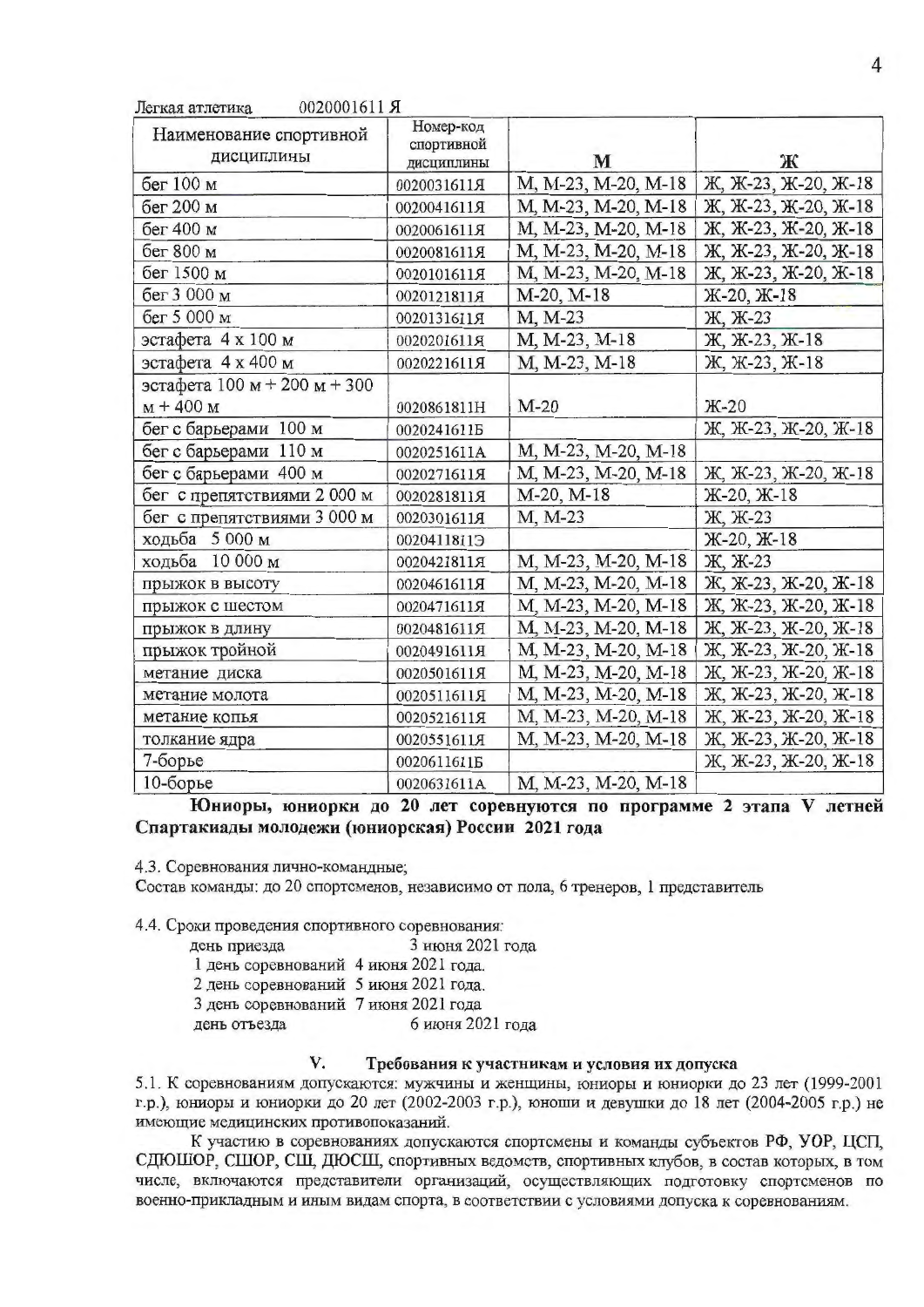Спортсмены и тренеры, принимающие участие в официальных спортивных соревнованиях по легкой атлетике, должны ежегодно проходить обучение и получать сертификат на знание антидопинговых правил: РУСАДА или Всемирного антидопингового агентства (ADeL), либо Европейской легкоатлетической ассоциации (I Run Clean).

С 1 февраля 2021 г. принимаются следующие сертификаты РУСАДА или Всемирного антидопингового агентства (ADeL), либо Европейской легкоатлетической ассоциации (I Run Clean) действительные на 2021 год, загруженный в личный кабинет тренера или спортсмена в единой информационной системы ВФЛА.

Все участники и сопровождающие лица, прибывающие на территорию Челябинской области, обязаны предоставить в комиссию по допуску справку о лабораториом обследовании на коронавирусную инфекцию (COVID-19) методом ПЦР не ранее чем за 3 календарных дня.

Спортсмены и представители Челябинской области обязаны предоставить справку об отсутствии контакта с инфицированными больными в течение 21 дня.

#### VI. Заявки на участие

6.1. Заявки на соревнование принимаются только через информационно-аналитическую систему Всероссийской федерации легкой атлетики http://vfla.lsport.net/ до 01 июня 2021 в 18:00 по московскому времени.

Спортсмены, не включенные в электронную заявку, не будут допускаться до соревнований.

Комиссия по допуску работает 3 июня с 12:00 до 16.00 в судейском корпусе МБУ ЛК им. Е. Елесиной (г. Челябинск, пр. Ленина, 84).

В комиссию по допуску участников должны быть представлены:

- техническая заявка;

- документ, подтверждающий гражданство Российской Федерации (паспорт или свидетельство о рождении);

- карточки участников (многоборья, эстафета);

- договор о страховании на каждого участника (оригинал);

- полис обязательного медицинского страхования;

- действующий сертификат РУСАДА или Всемирного антидопингового агентства (ADeL), либо Европейской легкоатлетической ассоциации (I Run Clean), загруженный в личный кабинет тренера или спортсмена в единой информационной системы ВФЛА.».

- справку о лабораторном обследовании на коронавирусную инфекцию (COVID-19) методом ПЦР не ранее чем за 3 календарных дня;

- подтверждение оплаты заявочного взноса

Комиссия по допуску, при необходимости, может потребовать предъявления документа, удостоверяющего личность любого участника соревнований.

Ответственность за сведения, подаваемые в мандатную комиссию, несут представители команд. В случае подачи заведомо неверных сведений о каком-либо участнике соревнований, технический делегат вправе не допустить или дисквалифицировать данного участника и аннулировать его результаты.

#### VII. Условия подведения итогов

7.1. Победители, призеры и остальные участники соревнований определяются в соответствии с правилами вида спорта «Легкая атлетика».

7.2. В командный зачет принимаются до 15 лучших результатов, независимо от пола

Очки начисляются: при условии выполнения - 3 разряда.

Командное первенство определяется по наибольшей сумме очков, набранных зачётными участниками:

| Mectu |    |     |           |          |                      |    | ---         |    |   | 10 | . . | $\mathbf{A}$<br>ᅭ | ---<br>. .<br>$\sim$ | $\Delta$ | -- |  |
|-------|----|-----|-----------|----------|----------------------|----|-------------|----|---|----|-----|-------------------|----------------------|----------|----|--|
| Очки  | 20 | . . | - -<br>⊥⊷ | ıа<br>ᅩℸ | $\overline{ }$<br>19 | 14 | <b>J.J.</b> | 10 | u |    |     |                   |                      |          |    |  |

Участник, не попавший в число 16 лучших, но выполнивший разрядные требования, получает 1 очко.

Дополнительные очки:

мужчины, женщины; юниоры, юниорки (до 23 лет): МСМК 15 очков, МС 5 очков юноши, девушки (до 18 лет): МСМК - 25, МС - 15, КМС - 5,